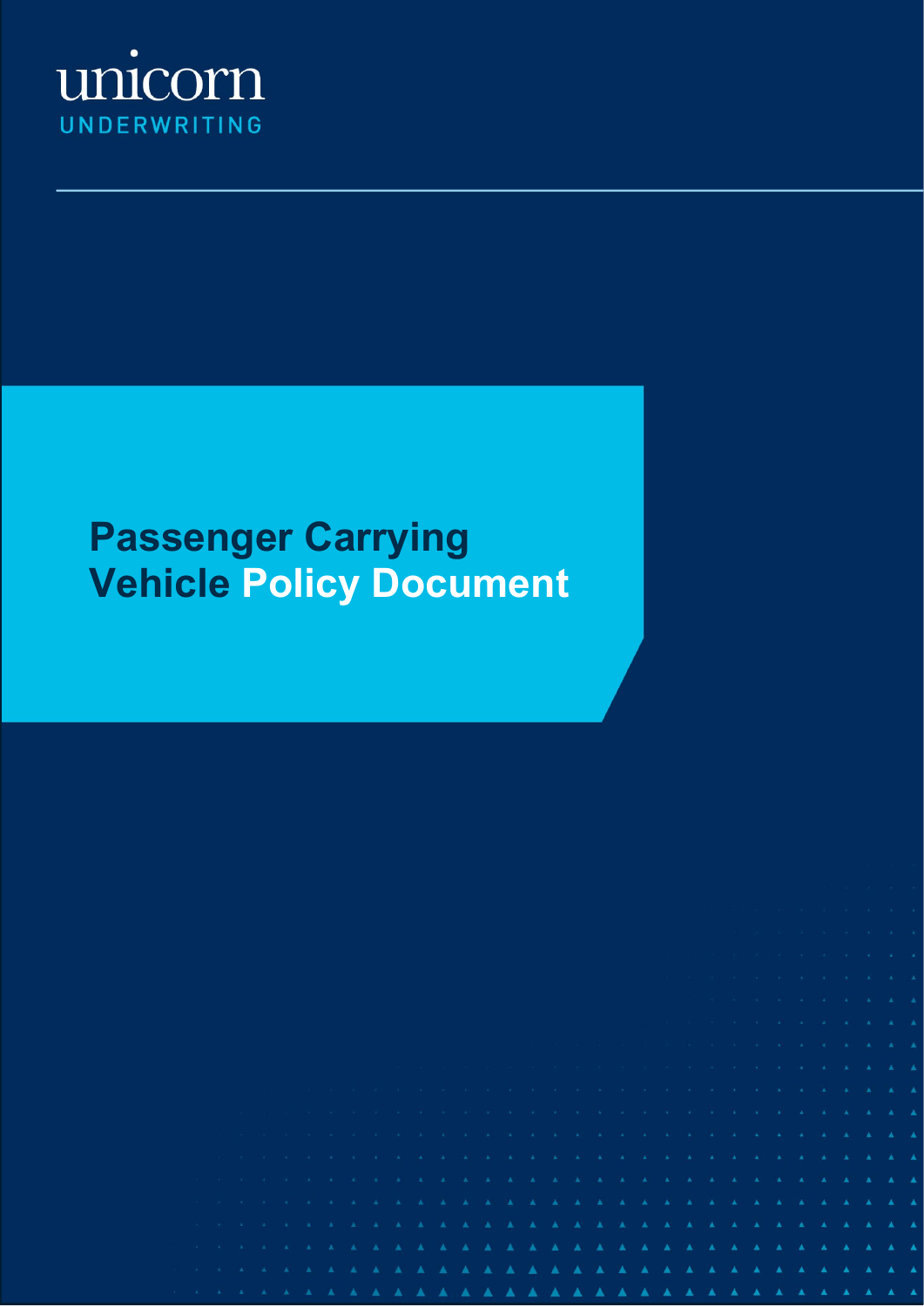# **MOTOR FLEET POLICY – PASSENGER CARRYING VEHICLES**

This Policy is a contract between Us (Unicorn Underwriting Limited) on behalf of BerkshireHathaway International Insurance Limited and You the Policyholder.

You or Your insurance adviser have supplied information and/or completed and signed a statement of fact, which has been relied on by Us and forms the basis of this contract of insurance. We will provide insurance against any such liability loss or damage that may occur and is directly sustained in connection with the Insured Vehicle described in the Schedule in accordance with the terms exceptions and conditions set out in this Policy or any Endorsements shown in the Schedule during any Period of Insurance for which You have paid or agreed to pay the premium.

The Policy, Schedule and Certificate of Motor Insurance must be read together as one contract.

You must notify Us immediately of any changes which may affect the risk. Failure to do so could result in the contract of insurance NOT being valid.

Jon Bryant Underwriting Director

Unicorn Underwriting is authorised and regulated by the Financial Conduct Authority FRN474137. This Policy is underwritten byBerkshire Hathaway International Insurance Limited 4th Floor, 8 Fenchurch Place, London, EC3M 4AJ. Berkshire Hathaway International Insurance Limited is authorised by the Prudential Regulation Authority and regulated by the Financial Conduct Authority and the Prudential Regulation Authority FRN 202967. Berkshire Hathaway International Insurance Limited is a member of the Motor Insurers' Bureau.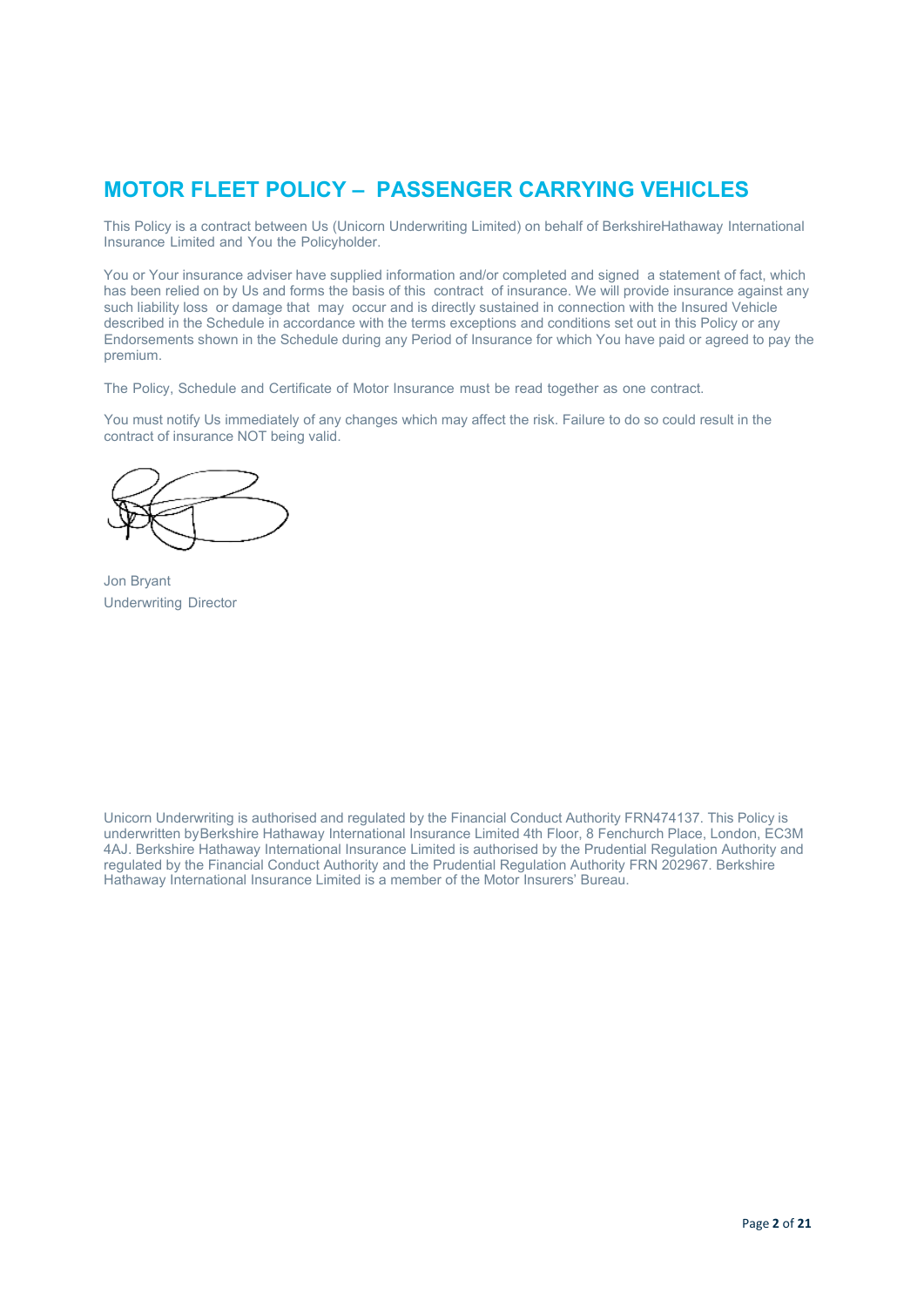**Important Notice: Please read this Policy together with the Schedule, Certificate of Motor Insurance and any Endorsements to ensure that it is in accordance with Your requirements and that You understand its terms and conditions.**

**You should contact Your insurance adviser immediately if You have any queries relating to Your cover.**

**Please Note:** Your attention is drawn to the following;

**Market Value:** The maximum amount payable under Section 2 for any one incident shall not exceed the Market Value (as defined in the Policy) of the Insured Vehicle immediately prior to such loss or damage or Your last declared estimate of value of the Insured Vehicle (where appropriate) whichever is the lower amount.

**Keys:** If You leave Your Insured Vehicle unlocked or the keys in the Insured Vehicle and it is lost, stolen or damaged by theft or attempted theft, Policy cover will not operate.

**Drivers:** It is Your responsibility to ensure that all drivers of Your vehicle hold a valid driving licence of the class required to drive Your vehicle. Failure to do so may invalidate Your cover.

**Cancellation Charges:** We may cancel the Policy by sending You seven (7) days' notice by registered post to Your last known address and in the case of Northern Ireland to the Department ofthe Environment for Northern Ireland and in such event will return to You the premium less a pro-rata charge for the period the Policy has been in force.

You may cancel the Policy at any time by giving written instructions to Us and provided no claim has arisen during the current period of insurance You will be entitled to a return of the premium, subject to a cancellation charge which is based on Our short period charges as indicated below. As Your insurance premium comprises a number of factors, some of these will be chargeable in full, meaning that You will not receive a pro rata return of premium. Short period charges will bepayable as follows:

| <b>Period not exceeding</b> | <b>Proportion of Annual Premium Payable</b> |
|-----------------------------|---------------------------------------------|
|                             |                                             |
| <b>Three Months</b>         | 40%                                         |
| <b>Four Months</b>          | 50%                                         |
| <b>Five Months</b>          | 60%                                         |
| <b>Six Months</b>           | <b>70%</b>                                  |
| <b>Seven Months</b>         | 80%                                         |
| <b>Eight Months</b>         | <b>Full Annual Premium Payable</b>          |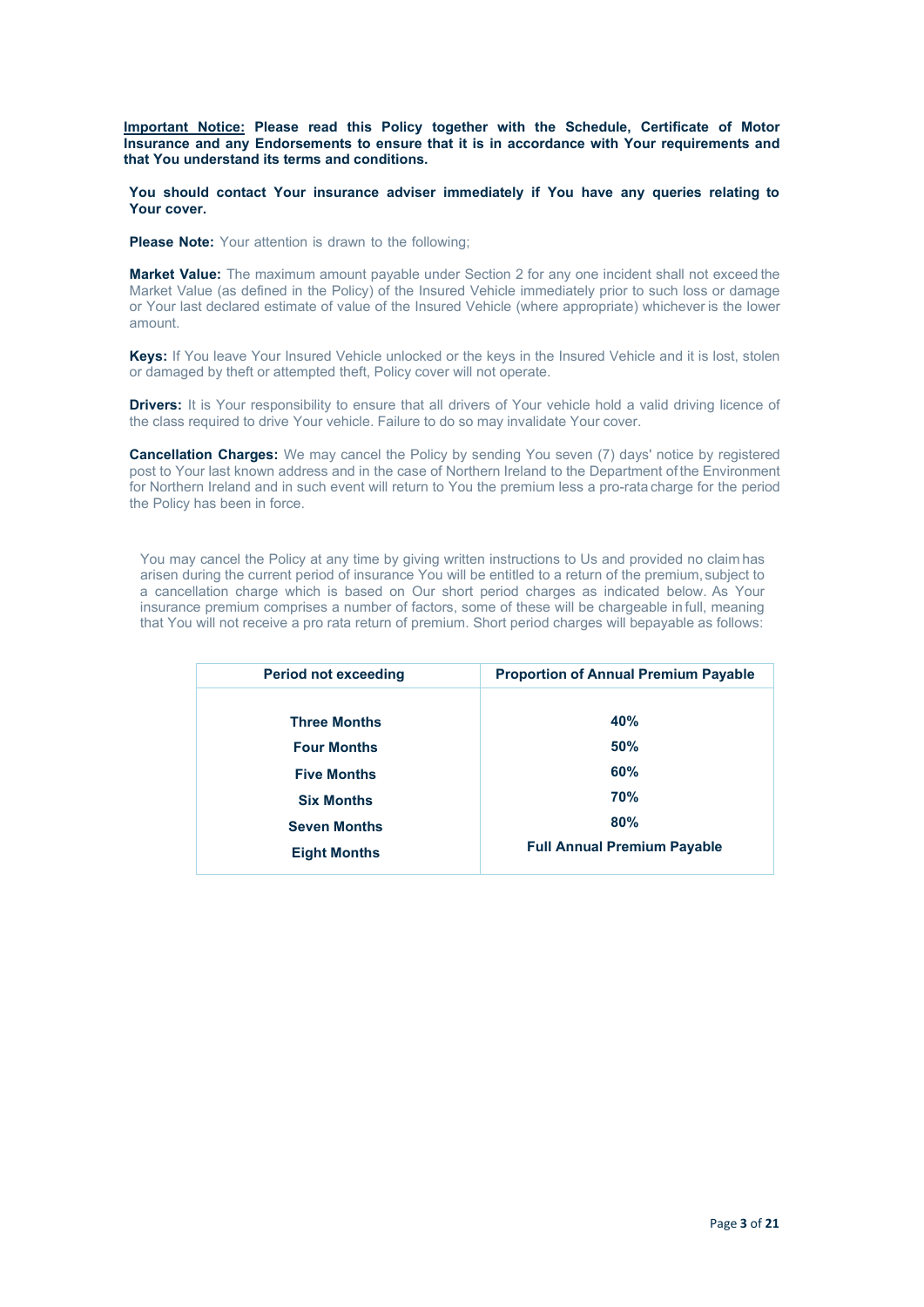### **Data Protection:**

### **Personal information**

Your insurance cover includes cover for individuals who are either insureds, insured persons or beneficiaries under the policy (individual insureds). We and other insurance market participants collect and use relevant information about individual insureds to provide you with your insurance cover and to meet our legal obligations. This information includes individual insured's details such as their name, address and contact details and any other information that we collect about them in connection with your insurance cover or in connection with claims under this Policy. This information may include more sensitive details such as information about individual's health and criminal convictions. We will process individuals' details, as well as any other personal information you provide to us in respect of your insurance cover, in accordance with our privacy notice(s) <http://www.unicornuw.com/privacy> and applicable data protection laws.

#### Information notices

To enable us to use individual insureds' details in accordance with applicable data protection laws, you need to provide those individuals with a Data Protection disclosure giving them information about how we will use their details in connection with your insurance cover.

#### **Minimisation and notification**

We will use only the personal information we need in order to effect your insurance cover. To help us achieve this, you should only provide us with information about individuals when asked to from time to time. You must promptly notify us if an individual contacts you about how we use their personal details in relation to your insurance cover so that we can deal with their queries.

Please contact:

Unicorn Underwriting

22 Bishopsgate

London

EC2N 4BQ

Telephone: +44 (0)20 7469 0100

**Motor Insurance Database:** Your policy details will be added to the Motor Insurance Database ("MID") managed by the Motor Insurers' Bureau ("MIB"). MID and the data stored on it may be Used by certain statutory and/or authorised bodies including the Police, the DVLA, the DVLNI, the Insurance Fraud Bureau and other bodies permitted by law or regulation for purposes not limited to,but including:

- Electronic Vehicle Licensing;
- Continuous Insurance Enforcement;
- Law enforcement (prevention, detection apprehension and or prosecution of offenders);
- The provision of government services and or other services aimed at reducing the level and incidence of uninsured driving.

If You are involved in a road traffic accident (either in the UK, the EEA or certain other territories), other insurers and the MIB may search the MID to obtain relevant policy information.

Persons (including their representatives) pursuing a valid claim in respect of a road traffic accident (including citizens of other countries) may also obtain relevant information which is held on the MID.

It is vital that the MID holds Your correct registration number. If it is incorrectly shown on the MID You are at risk of having Your vehicle seized by the Police. You can check that Your correct registration number details are shown on the **MID** at [www.askmid.com.](http://www.askmid.com/)

You can ask Us for more information about this or visit the MIB website at [www.mib.org.uk.](http://www.mib.org.uk/)

You should show this notice to anyone insured to drive the vehicle(s) covered under this Policy.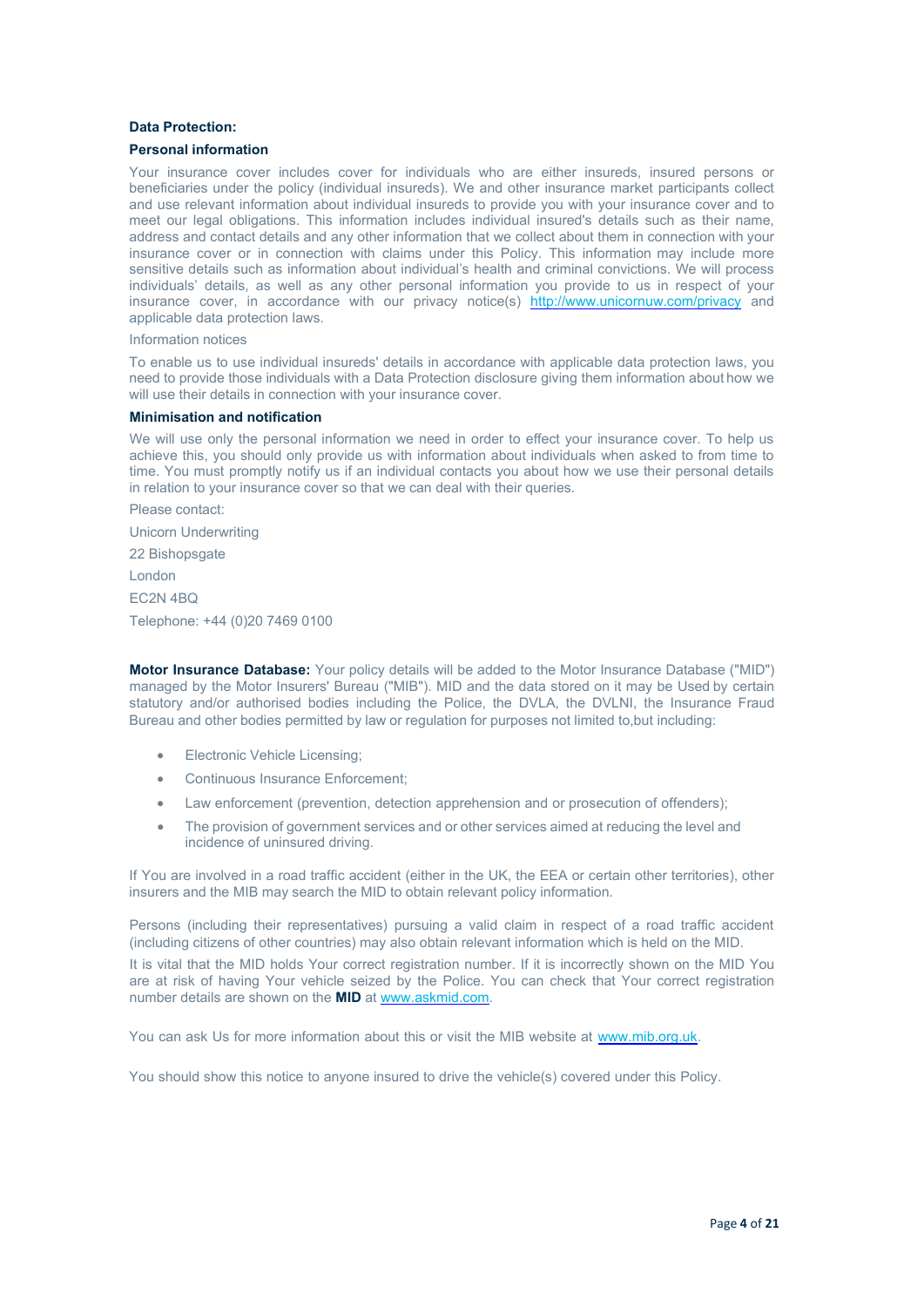**Insured Vehicle:** Any additional vehicle or change of vehicle must be notified to Us as required by the Policy and for inclusion on the Motor Insurance Database. Failure to do so may invalidate Yourcover.

**Law and Jurisdiction:** Unless it has been agreed otherwise between both parties, the language of the Policy and all communications relating to it will be in English and this contract of insurance will be governed by the law of England and Wales and any disputes arising in connection with this insurance will be submitted to the exclusive jurisdiction of the English courts.

**Financial Services Compensation Scheme:** If Berkshire Hathaway International Insurance Limited is unable to meet its liabilities You may be entitled to compensation under the Financial Services Compensation Scheme (FSCS). Further information about compensation scheme arrangements is available at [www.fscs.org.uk](http://www.fscs.org.uk/) or by phoning the FSCS on 0800 678 1100.

**How to make a Claim:** Claims handling services are provided in partnership with our service provider, Gallagher Basset (GB). If You need to make a claim (including for a broken or damaged windscreen or glass) You can call GB's dedicated claims helpline number 0333 700 8029.

Do not admit that You are responsible, or make any offer, promise or payment without written permission from Us. Follow the procedures below:

- Send Us written details as soon as possible after any accident, injury, loss or damage.
- Send Us, unanswered, any letter or other communication as soon as You receive it from anyone else involved.
- Immediately inform Us of any prosecution, coroner's inquest or fatal accident inquiryinvolving any person covered by this insurance.
- Provide Us with all the information and assistance We require.

**In accordance with General Condition 3, if You make any claim which is false, fraudulent or exaggerated We have the right to:**

- **Refuse to pay the claim, or pay a reduced amount**
- **Cancel this Policy and withhold any premium due to You**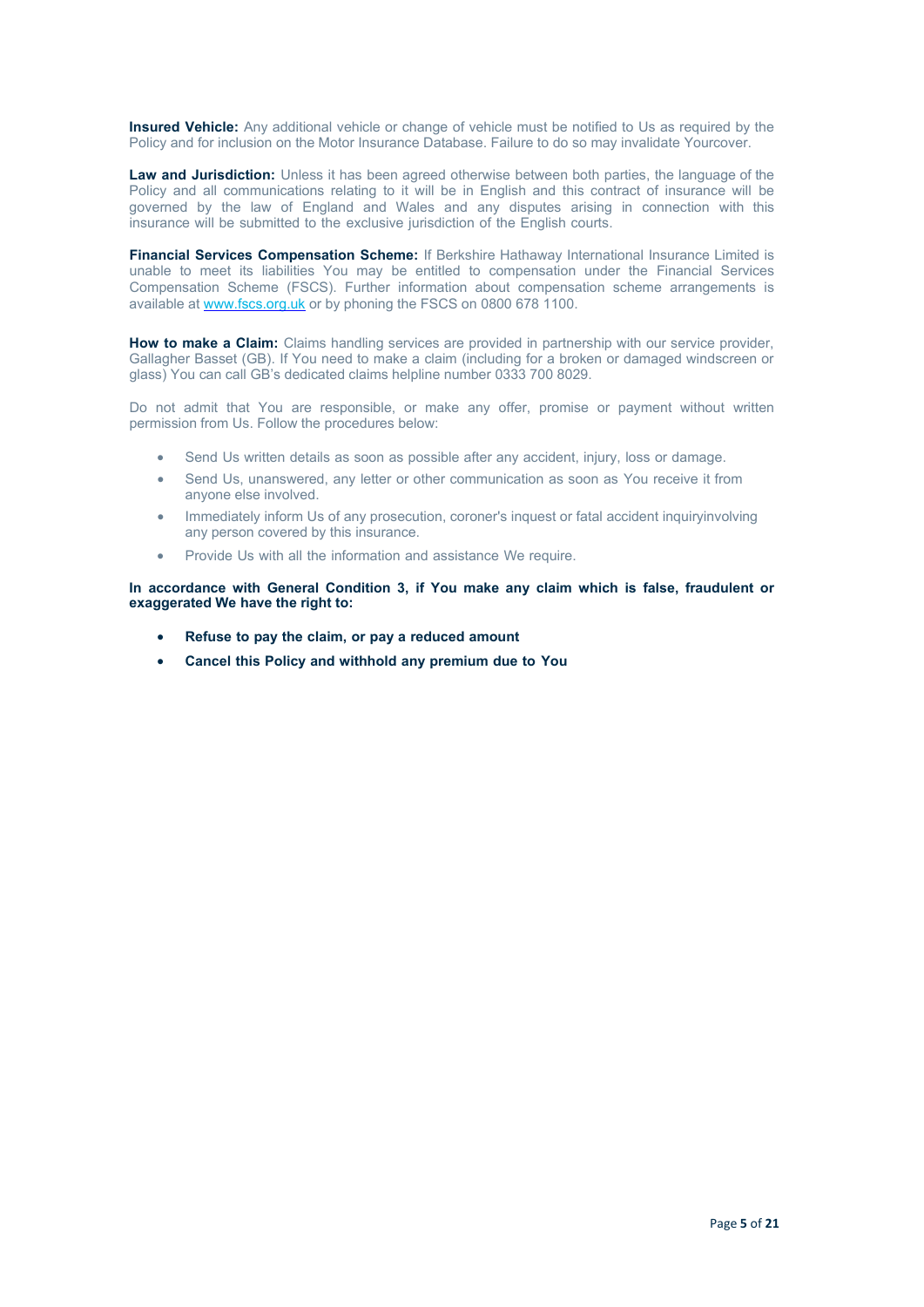# **Definitions**

**The Insurer / We / Us / Our / Company:** Unicorn Underwriting Limited on behalf of Berkshire Hathaway International Insurance Limited

**Insured / Policyholder / You / Your:** The person or party named in the Schedule and the Certificate of Motor Insurance

**Policy:** This document including the Schedule, Certificate of Motor Insurance and any Endorsements which provide details of the Insured and the insurance cover.

**Schedule:** The document containing specific details of the Insured and insurance cover relating to this Policy.

**Period of Insurance:** The duration of the Policy as shown in the Schedule and Certificate of Motor **Insurance** 

**Endorsement:** A change of or amendment to the terms of this insurance which is attached to the Policy and activated by the Schedule.

**Insured Vehicle:** Any motor vehicle (including any Private Car) mentioned by description or registration mark on the Certificate of Motor Insurance and in the Schedule. To ensure that the cover provided under the Policy is fully operative, any addition or change of vehicles must be notified as required by the terms of the policy, and in compliance with the requirements of the Motor Insurers' Bureau. Failure to comply could lead to the vehicle not being fully insured.

**Private Car:** Any private passenger carrying vehicle with less than eight passenger seats.

**Accessories:** All accessories to the Insured Vehicle forming an integral part of the vehicle including radios, other entertainment and communications equipment connected to a power source within the vehicle, permanently fitted satellite navigation equipment as supplied by the vehicle manufacturers as standard, permanently fitted vehicle tracking systems and safety cameras.

**Certificate of Motor Insurance:** The document required by the relevant road traffic legislation to certify the existence of the minimum compulsory insurance and which describes the Insured Vehicle, who may drive and the purpose for which the Insured Vehicle may and may not be used.

**Market Value:** The cost of replacing the Insured Vehicle with a vehicle of similar make, model, age, mileage and condition immediately preceding the time of the loss or damage or Your last declared estimate of value of the Insured Vehicle (where appropriate) whichever is the lower amount.

**Excess:** The first part of any claim for which You are responsible. If more than one InsuredVehicle is involved in the same accident or claim, the excess shall apply to each vehicle separately.

**Trailer:** Any articulated or semi-trailer primarily constructed to be towed by a motor vehicle.

**Terrorism:** The use or threat of action where:

1.

- (a) the action falls within subsection 2. below
- (b) the use or threat is intended to influence any government and/or to put the public or any section of the public in fear
- (c) the use or threat of any person or persons whether acting alone or inconnection with any organisation(s) or government(s) and
- (d) the use or threat is committed for political, religious, ideological or similar purposes.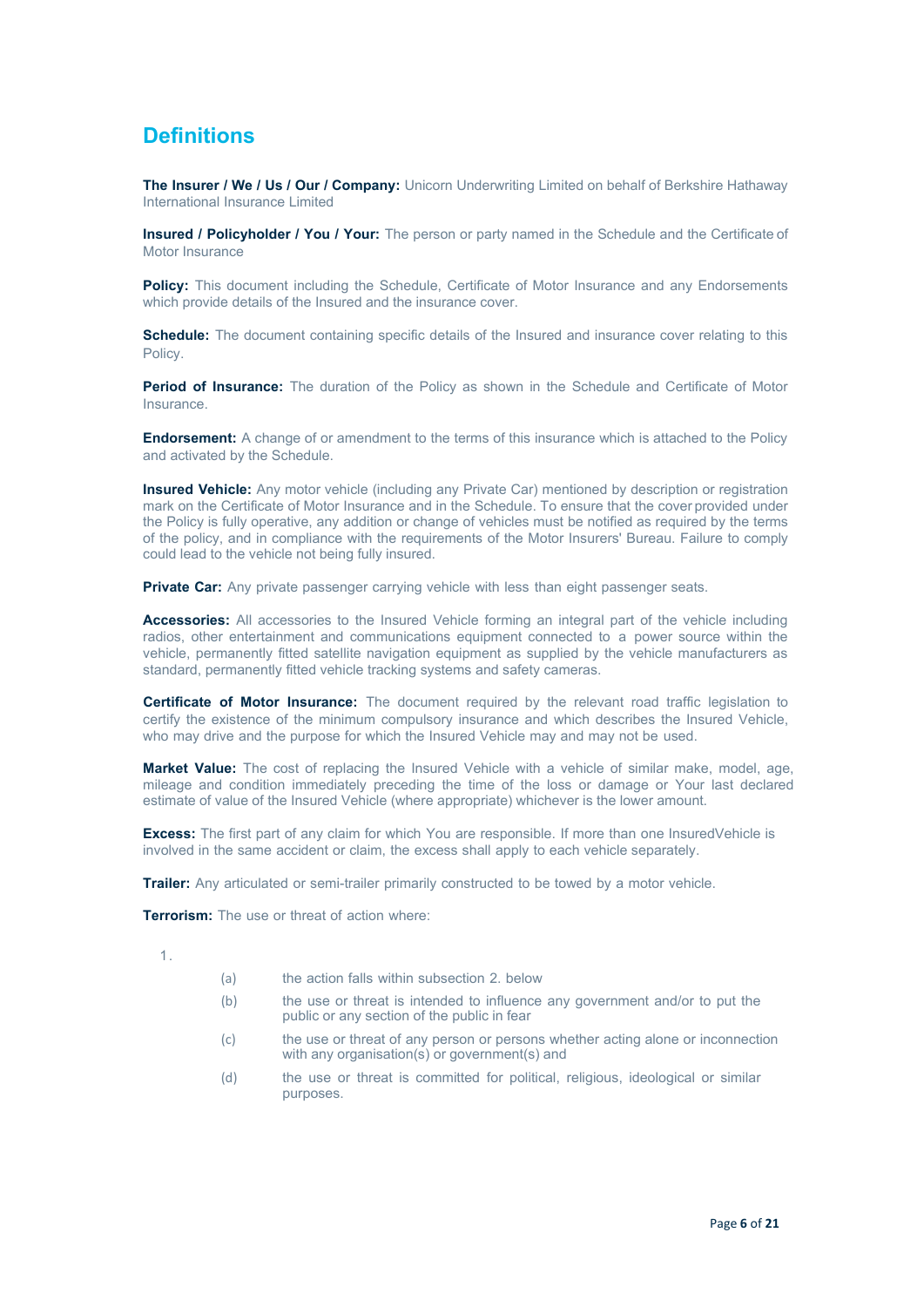- 2. The action falls within this subsection if it:
	- (a) involves the use of force or violence against a person or persons
	- (b) involves damage to property
	- (c) endangers a person's life other than that of the person committing the action
	- (d) creates a risk to the health or safety of the public or a section of the public or
	- (e) is designed to interfere with or to disrupt an electronic system.
- 3. The use or threat of action falling within subsection 2) which involves the Use of firearmsor explosives is terrorism whether or not subsection 1) (b) is satisfied.
- 4. In this section:
	- a) "action" includes action outside the United Kingdom
	- b) a reference to any person or to property is a reference to any person or to property wherever situated
	- c) a reference to the public includes a reference to the public of a country other than the United Kingdom and
	- d) "any government" means the government of the United Kingdom or of a part of the United Kingdom or of a country other than the United Kingdom
- 5. A reference to action taken for the purposes of terrorism includes a reference to action taken for the benefit of a proscribed organisation.

Generally: Any reference to any statute or regulation is to that statute or regulation as updated or reenacted from time to time; where used in this Policy the expression "including" means "including without limitation".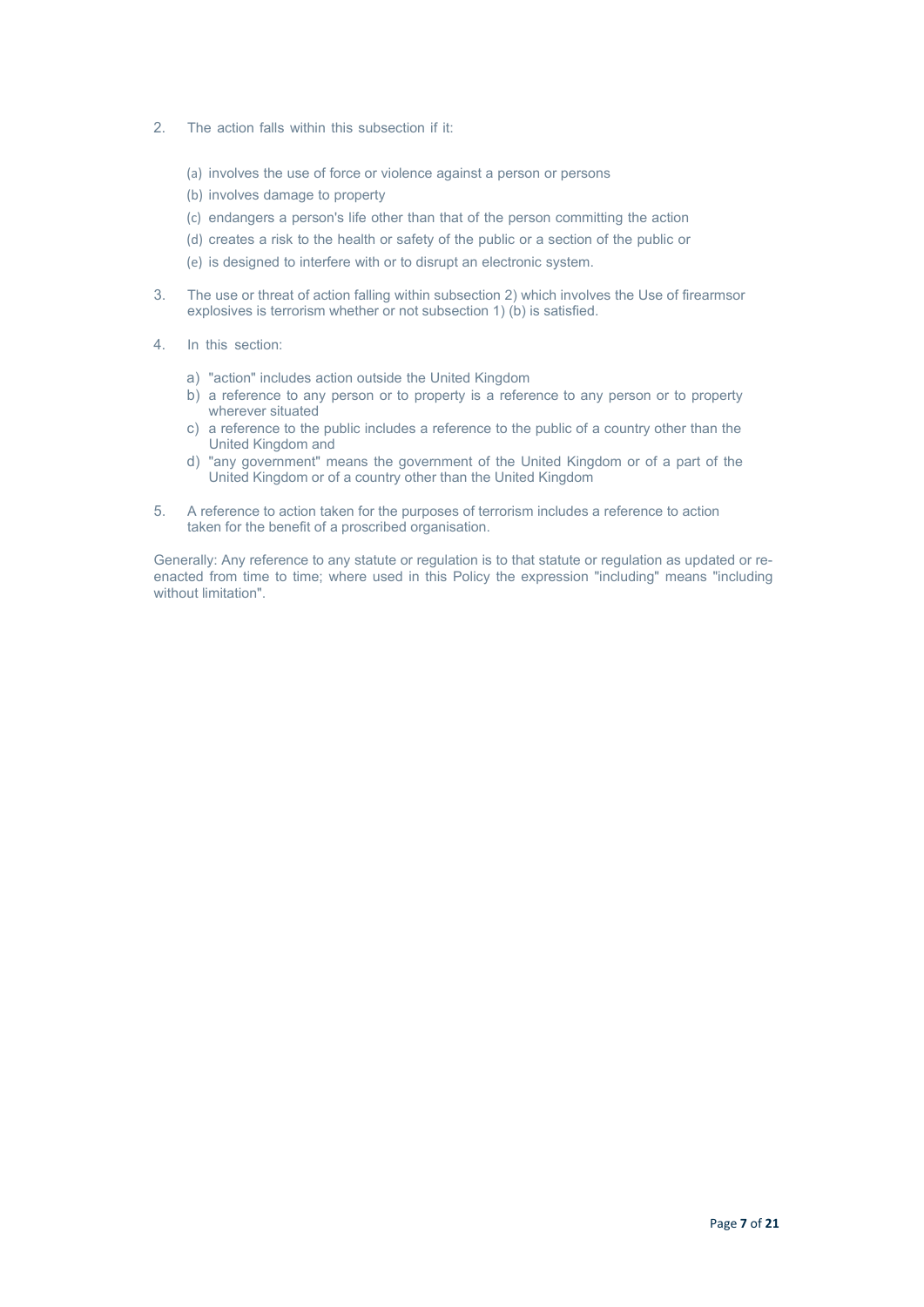# **Cover Provided**

The cover provided by this Policy is shown in the current Schedule and determines which of thefollowing Sections of this Policy apply

Comprehensive: All Sections

Third Party Fire and Theft: Sections 1, 2, (but limited to loss or damage solely in respect of fire,theft or attempted theft), 4 and 8.

Third Party Only: Sections 1, 4 and 8

Laid Up: Section 2 but limited to loss or damage solely in respect of fire, theft or attempted theft.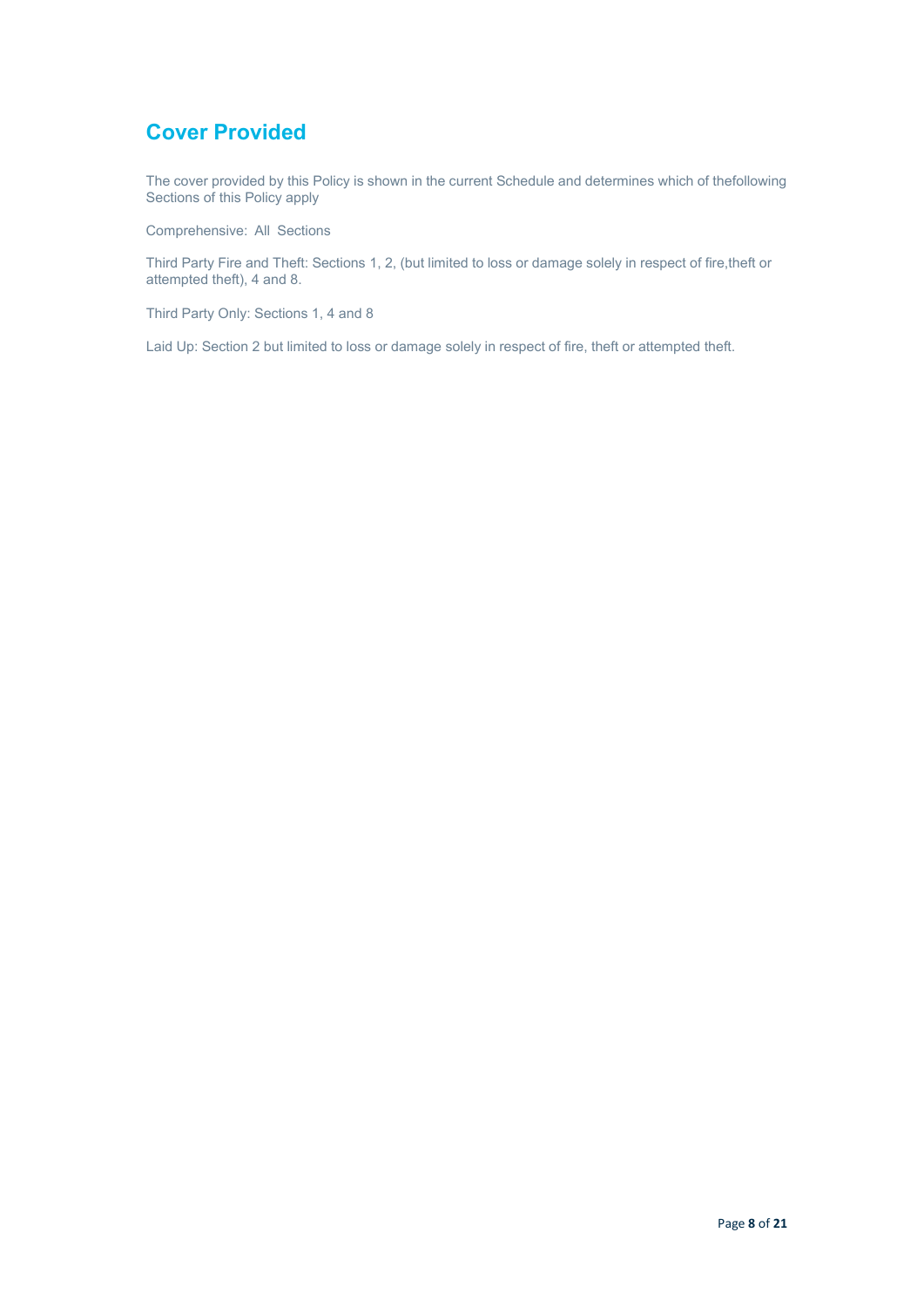### **Section 1 - Liability to Third Parties**

We will insure You in respect of all sums which You become legally liable to pay in respect of:

- death of or bodily injury to any person
- damage to property not the property of the Insured

Arising out of an accident in connection with:

- the Insured Vehicle
- the loading or unloading of the Insured Vehicle by the driver of the Insured Vehicle or other person(s) authorised by the Insured except where such loading and unloading is being undertaken outside the limits of the road or other relevant public place.

**Limit of Liability:** Our liability in respect of damage to property not the property of the Insured including all consequences of that damage, which results from an accident or series of accidents arising out of one event shall be limited to:

- i. £25,000,000 in respect of any Private Car including costs. The maximum the Underwriters will pay for damages shall be £20,000,000
- ii. £5,000,000 in respect of any other Insured Vehicle.

These limits will be amended as necessary to meet the requirements of any compulsory motor insurance regulations in any country in which the event giving rise to a claim occurs.

**Legal Costs and Expenses:** In respect of any event which may be the subject of indemnity under this Section We may pay at Our discretion:

- solicitors' fees for representation at a Coroner's Inquest or Fatal Accident inquiry
- the cost of legal services for defending a charge of manslaughter or causing death by dangerous driving
- the cost of defending the Insured against any charge brought under The Corporate Manslaughter and Corporate Homicide Act 2007, up to a maximum sum of £5,000,000 in respect of any one incident for which indemnity is provided under this Policy
- any other reasonable costs or expenses incurred in connection with an incident which may give rise to a claim under this Section.

Where costs apply to both bodily injury and damage to property the costs will be allocated in the same proportions as the damages of each element represents to the total damages.

We retain the right to appoint a solicitor of Our choice with regard to any of the above.

**Indemnity to Other Persons:** We will also treat as insured under this Section:

- any person permitted to drive on the effective Certificate of Motor Insurance while driving the Insured Vehicle on the Insured's reasonable instruction or with the Insured's permission
- at the request of the Insured any person other than the driver travelling in or entering or leaving the Insured Vehicle
- in the event of the death of any person entitled to indemnity under this Section that person's legal personal representatives
- the owner of any Insured Vehicle loaned or hired to the Insured
- any person with whom the Insured has entered into a contract ('the Principal') provided that:
	- (a) the Insured shall have arranged with the Principal for the conduct of all claims tobe vested in The Company
	- (b) the Company will not be liable in respect of death bodily injury or damage arisingfrom the negligence of anyone other than the Insured or an employee of the Insured
	- (c) the Principal is not entitled to indemnity under any other policy
	- (d) the Principal observes and is bound by the terms conditions and exceptions of this Policy.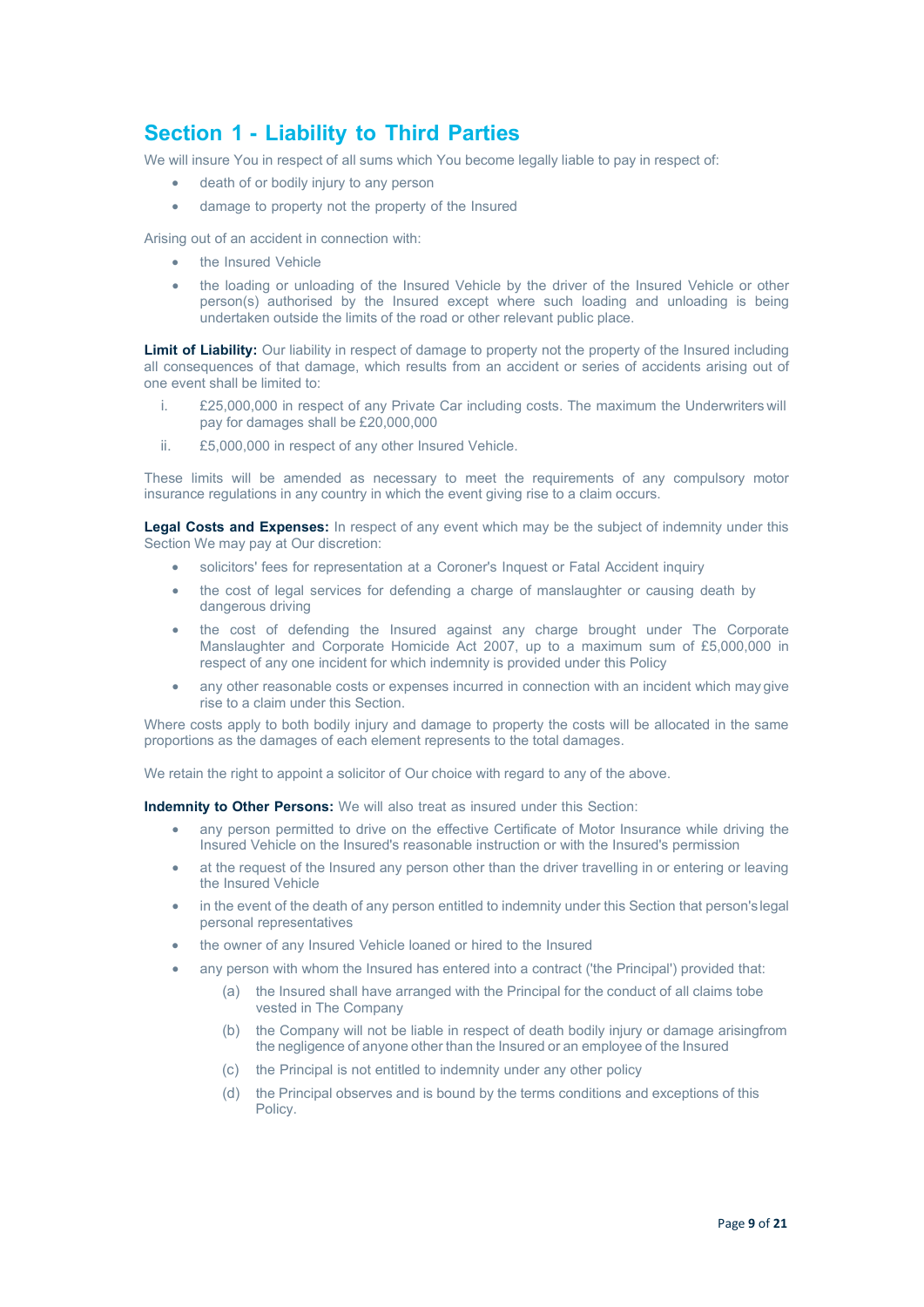**Cross Liability:** If this Policy is issued in the name of more than one party the cover provided by this Section shall apply as if separate Policies had been issued to each of the parties jointly named as the Insured but Our total liability for all claims shall not exceed the Limit of Liability stated in this Policy.

**Contingent Liability:** We will insure You and no other person in the terms of this Section whilst any of Your employees is using a vehicle other than an Insured Vehicle on the Your business. We will not be liable:

- if there is any other insurance covering the same liability
- for loss or damage to such vehicle.

**Emergency Treatment:** We will insure You in respect of liability for emergency treatment fees (as defined by the Road Traffic Act 1988) arising out of an accident in connection with the Insured Vehicle.

**Unauthorised Movement of Third Party Vehicles:** We will insure You in the terms of this Section in respect of the movement without the consent of the owner of any vehicle which does not belong to You by Your employee to allow legitimate passage of the Insured Vehicle during the course of Your business.

**Unauthorised Use:** We will set aside General Exception 1 and insure You and no other person in the terms of this Section whilst the Insured Vehicle is being driven without Your consent by any of Your employees.

**Towing Disabled Vehicles:** We will insure You under the terms of Section 1 whilst the InsuredVehicle is being Used for the purpose of towing one mechanically disabled vehicle provided that:

- the vehicle is not towed for reward
- we will not be liable in respect of damage to the towed vehicle or property being conveyedin or on such vehicle.

**Exceptions to Section 1:** We will not be liable:

- to indemnify any person driving unless that person holds a valid licence to drive the Insured Vehicle or has held and is not disqualified from holding such a licence except where the Insured Vehicle is being driven under circumstances where a licence is not required by law
- under this Section in respect of death or bodily injury to the person driving or in charge for the purpose of driving the Insured Vehicle
- for loss or damage to the Insured Vehicle or any Trailer or disabled mechanically propelled vehicle attached to it or for loss of or damage to property belonging to or in the custody and control of the Insured or the person driving the Insured Vehicle
- for death of or bodily injury to any person arising out of or in the course of their employment by the Insured except as is necessary to meet the requirements of any road traffic legislation
- where any person has committed any deliberate or intentional criminal act giving rise to a corporate manslaughter or corporate killing charge.
- In respect of loss or damage to
	- 1. any premises belonging to or occupied by You or by the person driving the Insured Vehicle
	- 2. any other property owned by You or in Your custody and control or owned by or inthe custody and control of the person driving the Insured Vehicle
	- 3. any property or load being conveyed by the Insured Vehicle or any Trailer ownedby You or Your care custody and control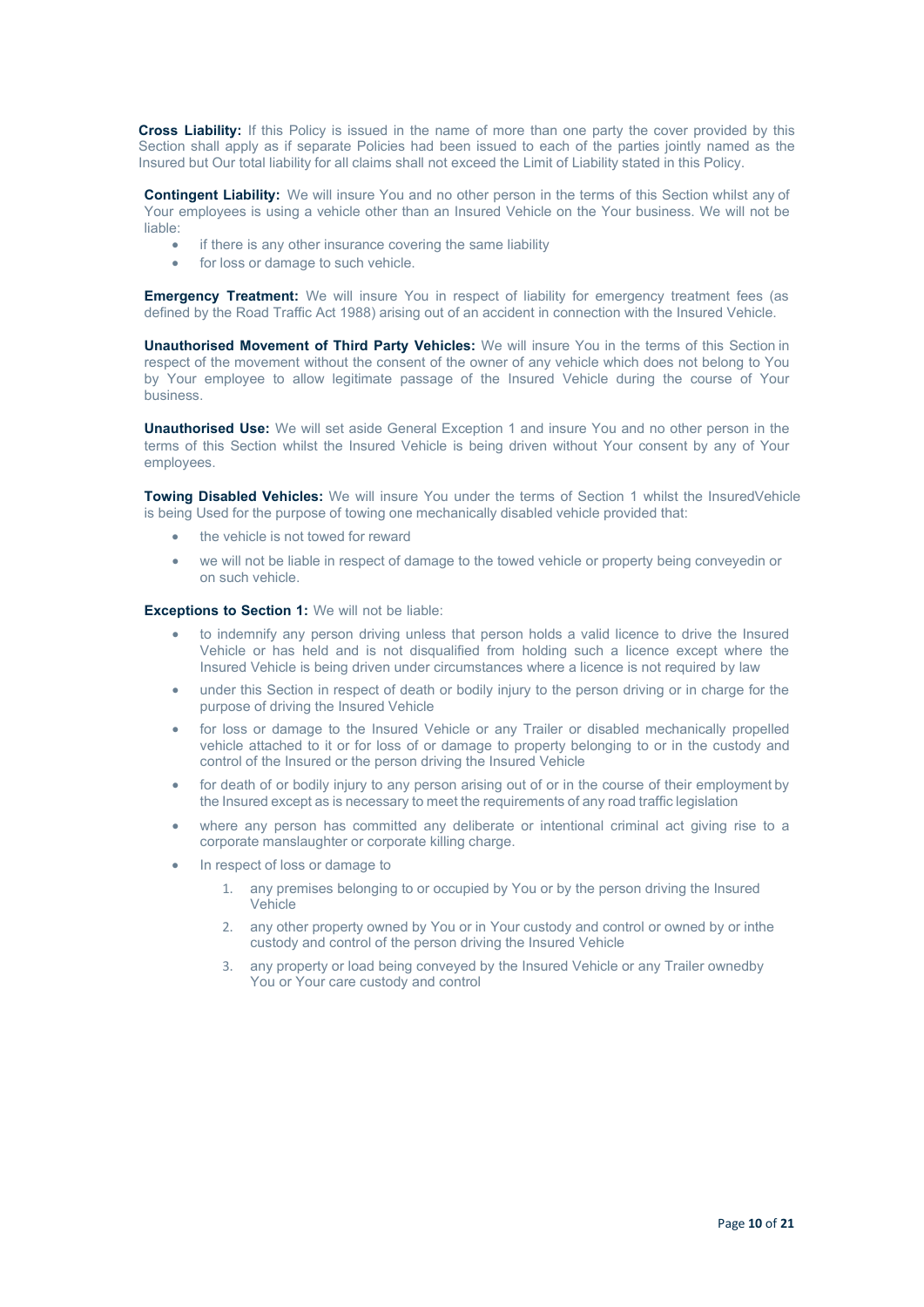# **Section 2 - Loss of or Damage to the Insured Vehicle**

We will insure You against loss of or damage to the Insured Vehicle (including its Accessories and spareparts) caused by:

- accidental means including malicious damage by any person other than You or any person(s) acting under Your direction or instruction
- fire
- theft or attempted theft

by Our own option repairing or replacing the Insured Vehicle or paying the amount of the loss or damage.

**Fixtures and Fittings:** We will insure You under the terms of this Section for loss of or damage to:

- radio and audio equipment including any public address system
- two way radio equipment
- ticketing machines
- television/video equipment
- coffee/food vending machine

Providing the equipment is permanently fitted to the Insured Vehicle

**Claims Settlement:** The maximum amount We will pay in respect of loss or damage to the Insured Vehicle shall be the Market Value of the Insured Vehicle immediately prior to the time of such loss or damage or Your last declared estimate of value of the Insured Vehicle (where appropriate) whichever is the lower amount. If to Our knowledge the Insured Vehicle is the subject of a leasing or contract hire agreement suchpayment shall be made to the owner described therein whose receipt shall be a full and final discharge to Us in respect of such loss or damage.

If to our knowledge the vehicle is the subject of a Hire Purchase agreement we shall;

- settle any outstanding amount owed under the Hire Purchase agreement
- return any residual amount to the policyholder other than where there is separate insurance in forcewhich affords this protection to the policyholder.

**Replacement Parts:** We may at our option fit replacement parts which are not supplied by the original manufacturer of the Insured Vehicle but which are of the same standard

**Excess Clause:** We will not be liable for the amount of the Excess shown in the Schedule.

**Young and inexperienced drivers' Excess:** If the Insured Vehicle is being driven by, or is for the purposeof driving in the care, custody and control of any driver who:

**Young and inexperienced drivers' Excess:** If the Insured Vehicle is being driven by, or is for the purpose of driving in the care, custody and control of any driver who:

- is aged 17 21 years of age additional £1,000 Excess to apply
- is aged  $21 24$  years of age additional £500 Excess to apply
- has less than 24 months continuous driving experience under a full licence applicable to the Insured Vehicle being driven or who holds a provisional licence – additional £500 Excess to apply

The above amounts are in **addition** to any other Excess shown in the Schedule.

**Recovery and Redelivery:** If the Insured Vehicle cannot be driven as a result of loss or damage insured under this Policy We will bear the reasonable cost of protection and removal to the nearest competent repairers. We will also pay the reasonable cost of redelivering the Insured Vehicle to You after the repair of such loss or damage to Your chosen address in the United Kingdom.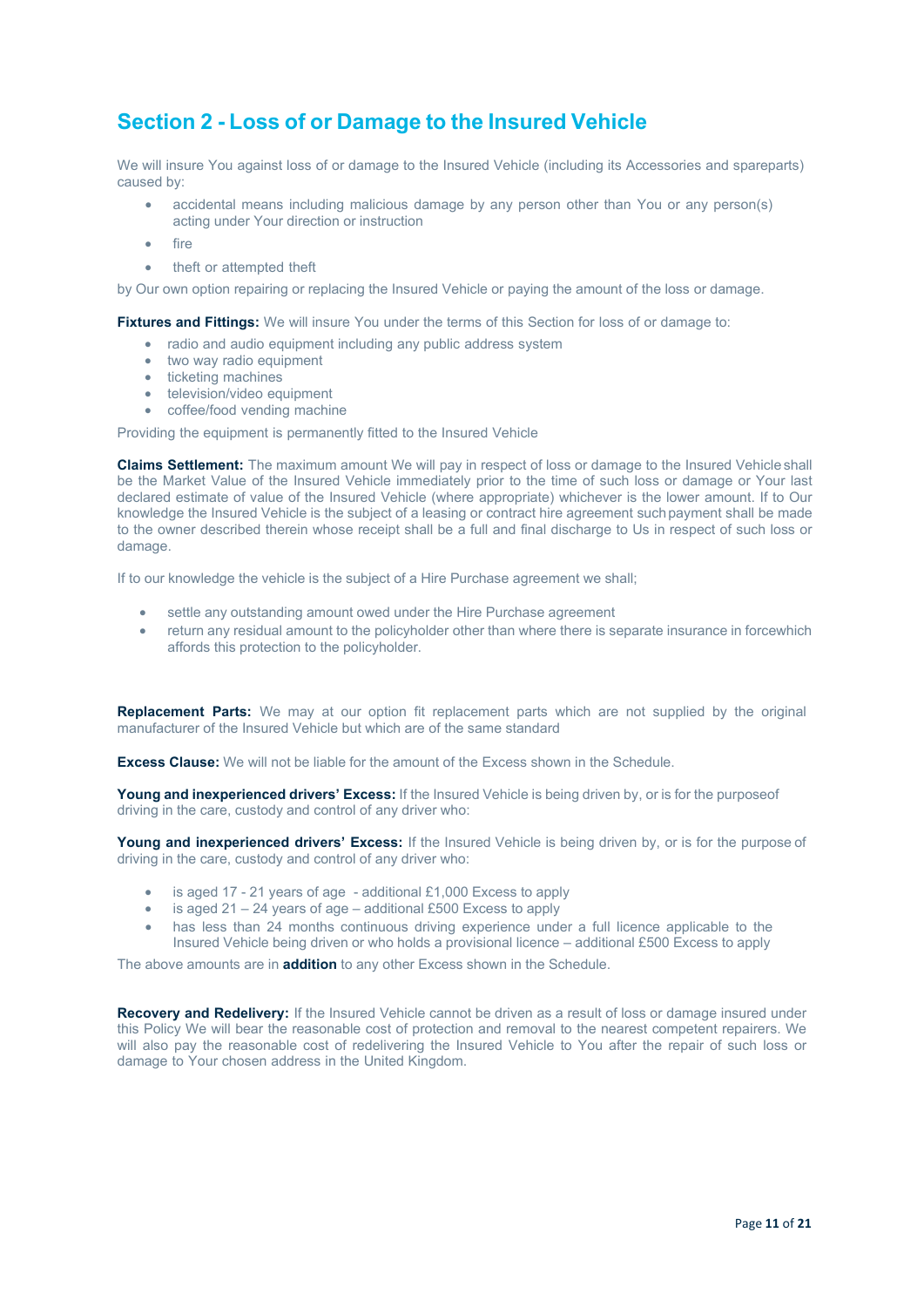**Replacement with New Car:** If within 12 months of first registration as new any Private Car which You purchase as new and which You own or which is held by You from new under a hire purchase leasing or contract hire agreement is:

- lost by theft and not recovered within 28 days or
- subject of damage covered under this Policy to the extent that the cost of repairs exceed 50% of the list price (including tax) of the Private Car at the time of such damage

Then setting aside the Claims Settlement provision in this Section, We will with Your consent and that of any other interested party replace the Private Car with a new car of the same manufacture model and specification subject to availability and We will become entitled to possession and ownership of the lost ordamaged car.

If a replacement Private Car of the same manufacture model and specification is not available then the maximum amount We will pay will be the amount shown in the purchase receipt of the Private Car including its Accessories after any applicable discounts but not including the Road Fund Licence or VAT.

**Theft of Keys:** In the event of the theft of the car keys or lock transponder of any Private Car We will payfor the replacement of:

- the door locks and/or boot lock
- the ignition steering lock
- the lock transponder and/or central locking interface

provided that Our total liability shall be limited to £500 in respect of any one occurrence.

**Exceptions to Section 2:** We will not pay for:

- loss of Use depreciation or wear and tear or any part of the cost of repair that leaves the Insured Vehicle in a better condition than before the loss or damage occurred
- any reduction in market value following repair
- mechanical or electrical electronic or computer failures breakdowns or breakages
- mechanical damage arising from the Use of incorrect fuel or any fuel or engine oil additive or thecost of removing such fuel or additive
- damage to tyres by the application of brakes or by punctures cuts or bursts
- loss of the Insured Vehicle where possession is obtained by misrepresentation or deception
- any cost in Excess of the manufacturers' last list price at the time of the accident in respect of any part of the Insured Vehicle which is unobtainable or obsolete
- loss or damage of the Insured Vehicle or its contents by theft or attempted theft unless the ignition key has been removed from the Insured Vehicle and the Insured Vehicle is locked and the windows and any sunroof have been secured
- any sums in Excess of £10,000,000 in respect of any one loss or series of losses arising from one event.

### **Section 3 - Windscreen**

The Company will insure the Policyholder in respect of breakage of glass in the windscreen or windows or any scratching of the Insured Vehicle's bodywork resulting solely and directly from such breakage. This is subject to the Excess shown in the Schedule. However the Excess shown in the schedule shall NOT apply if the glass is repaired rather than replaced.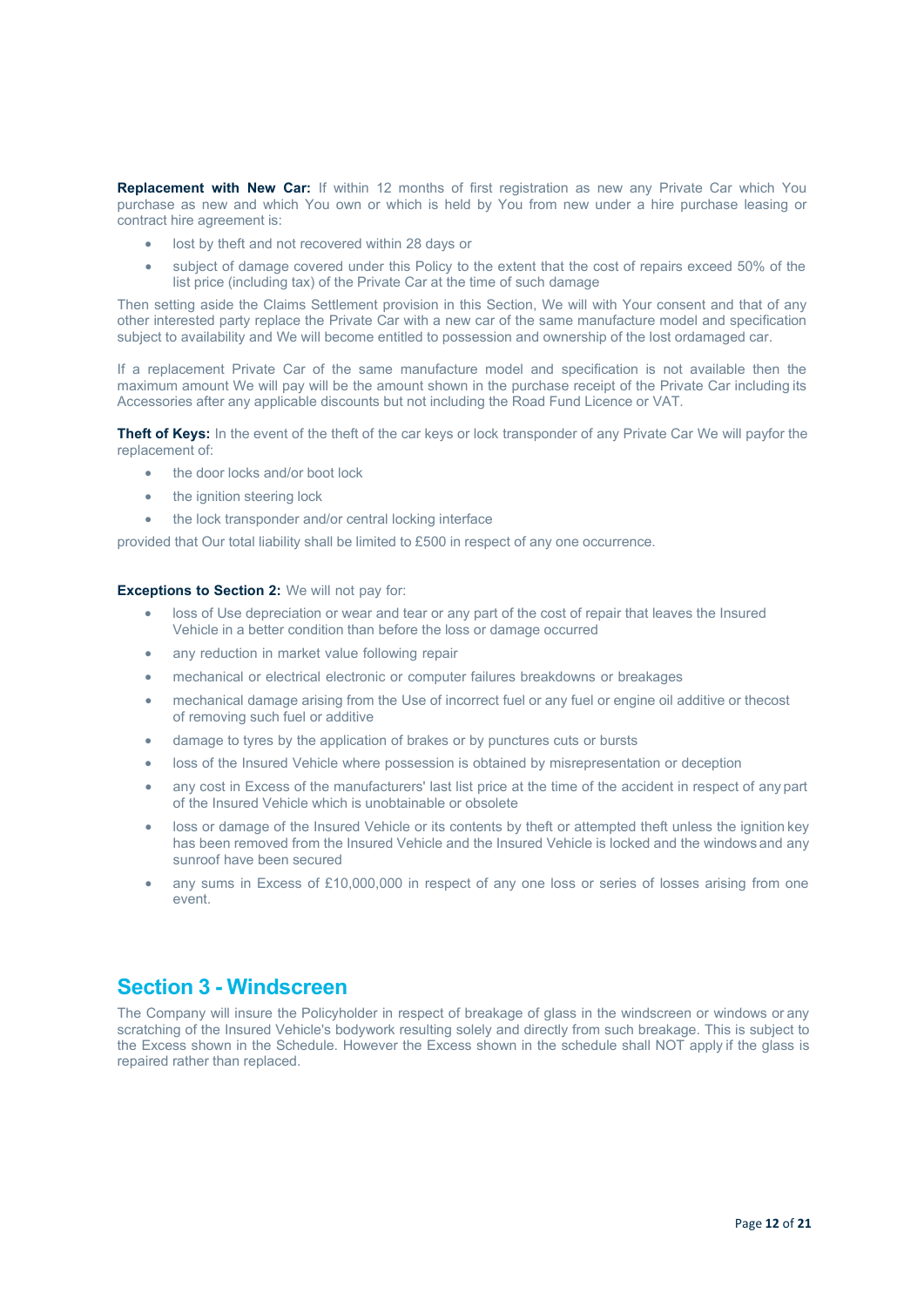# **Section 4 - Trailers**

The cover provided by this Policy as specified in the schedule shall be operative in respect of any

- a) Specified Trailer: any Trailer of which details have been declared to and accepted by Us providedthat the trailer always remains in Your care custody and control and
	- I. where detached such trailer is kept in a secure and protected environment II. the trailer is not attached to any vehicle which is not covered under this Pol
	- the trailer is not attached to any vehicle which is not covered under this Policy
- b) Unspecified Trailer: any trailer which You own and for which You are legally responsible whilesuch trailer is attached to the Insured Vehicle provided that:
	- I. no cover greater than that applying to the Insured Vehicle shall apply to any Trailer whichis attached to it
	- II. no cover shall apply while the Trailer is attached to any vehicle which is not covered underthis Policy
	- III. no cover applies while the Trailer is detached from the Insured Vehicle

Provided that in respect of both a) and b) above:

- no greater number of trailers is drawn than is permitted by law
- there is no other insurance in force covering the same loss or damage

### **Section 5 - Personal Accident**

In the event of any permitted driver sustaining bodily injury as a result of an accident in direct connectionwith an Insured Vehicle which results within 3 months in:

- death
- permanent loss of sight in one or both eyes
- loss of one or more limbs by physical severance at or above the wrist or ankle

We will pay a maximum of £5,000 to the driver so injured or to that person's legal representative.

This Section does not apply:

- in respect of any person under 17
- in respect of death or bodily injury resulting from contributed to or accelerated by suicide or the abuse of alcohol or drugs.

### **Section 6 - Driver's Personal Effects**

We will pay for loss of or damage to rugs, clothing and personal effects owned by the driver while in or on the Insured Vehicle by fire theft or accidental means or at Your request We will make payment to the driver. Provided that Our total liability shall be limited to £250 in respect of any one occurrence.

We will not pay for loss of or damage to:

- money credit or debit cards documents or securities
- audio video or computer discs
- goods or samples being carried in connection with any trade or business
- tools or equipment being carried in connection with any trade or business
- any property within an open top or convertible vehicle unless in a locked boot or compartment
- portable entertainment or communication equipment portable computers including tablets or portable satellite navigation systems.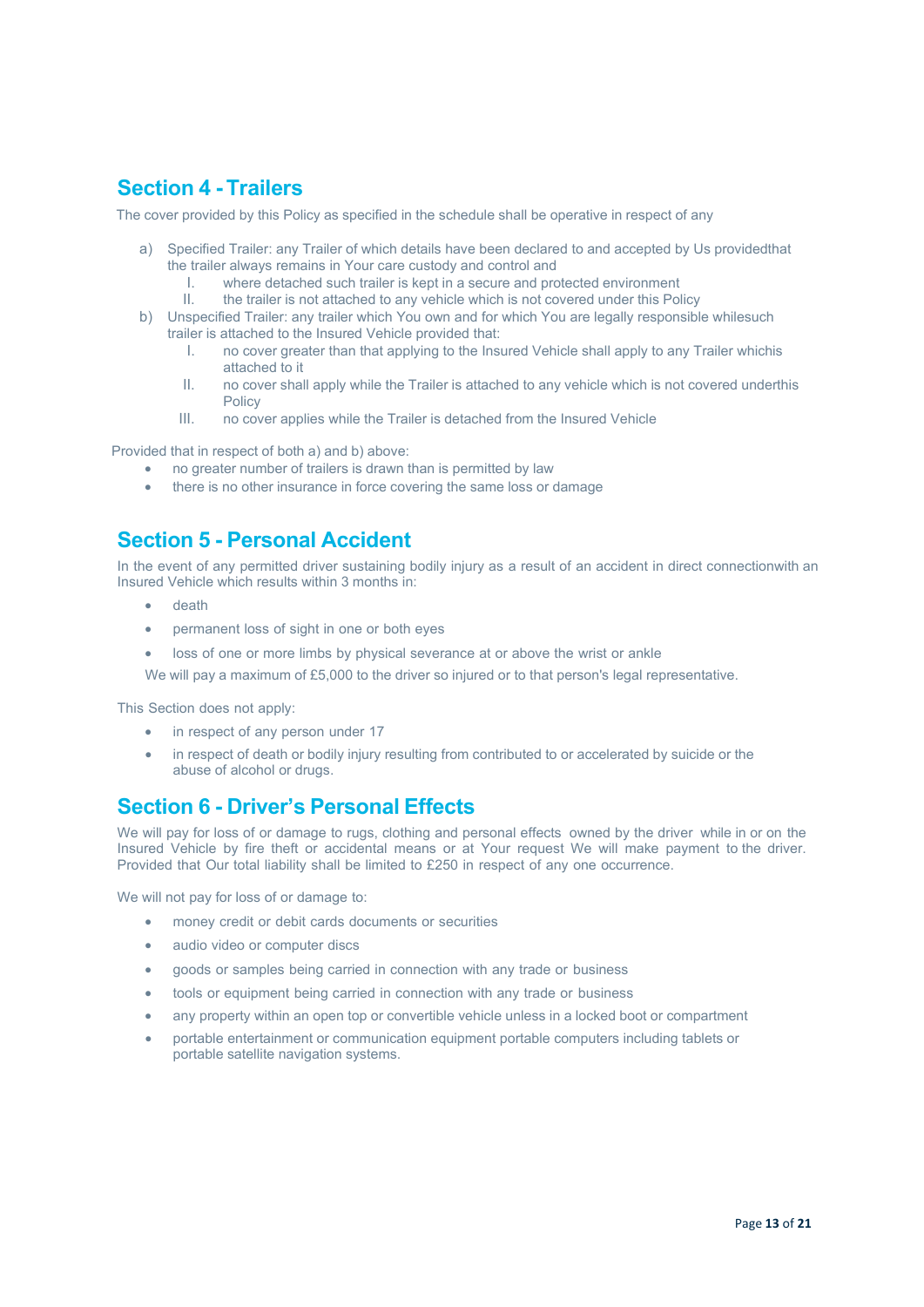# **Section 7 - Passengers' Personal Effects**

We will pay for loss of or damage to the personal effects of any passenger of the Insured Vehicle while inor on the Insured Vehicle or in any Trailer attached to the Insured Vehicle

The maximum We will pay is £500 to any one passenger and £30,000 in total in respect of any one incident. We will NOT pay the first £50 of each passenger claim subject to maximum Excess of £1,000 inrespect of any one incident.

### **Section 8 - Medical Expenses**

In the event of any permitted driver of or any passenger in an Insured Vehicle sustaining bodily injury as a result of an accident in direct connection with the Insured Vehicle We will pay to the Insured or at their option to such injured person(s) the medical expenses in connection with such injury up to the sum of £250 in respect of each person injured.

# **Section 9 - Territorial Limits**

The cover provided under this Policy applies in respect of Insured Vehicles registered in the UnitedKingdom as described in the Certificate of Motor Insurance in respect of accidents occurring:

- in Great Britain Northern Ireland the Isle of Man and the Channel Islands
- in any other country that is a member of the European Union
- in any other country which has made arrangements which meet the insurance conditions of and is approved by the commission of the European Union and for which We have agreed to issue cover
- during transit (including loading and unloading) between such countries by a recognised air, seaor motor-rail route
- in any other country with Our prior agreement and providing any additional premiums have beenpaid.

No cover is provided under this Policy in respect of Insured Vehicles while being driven in The United States of America or Canada.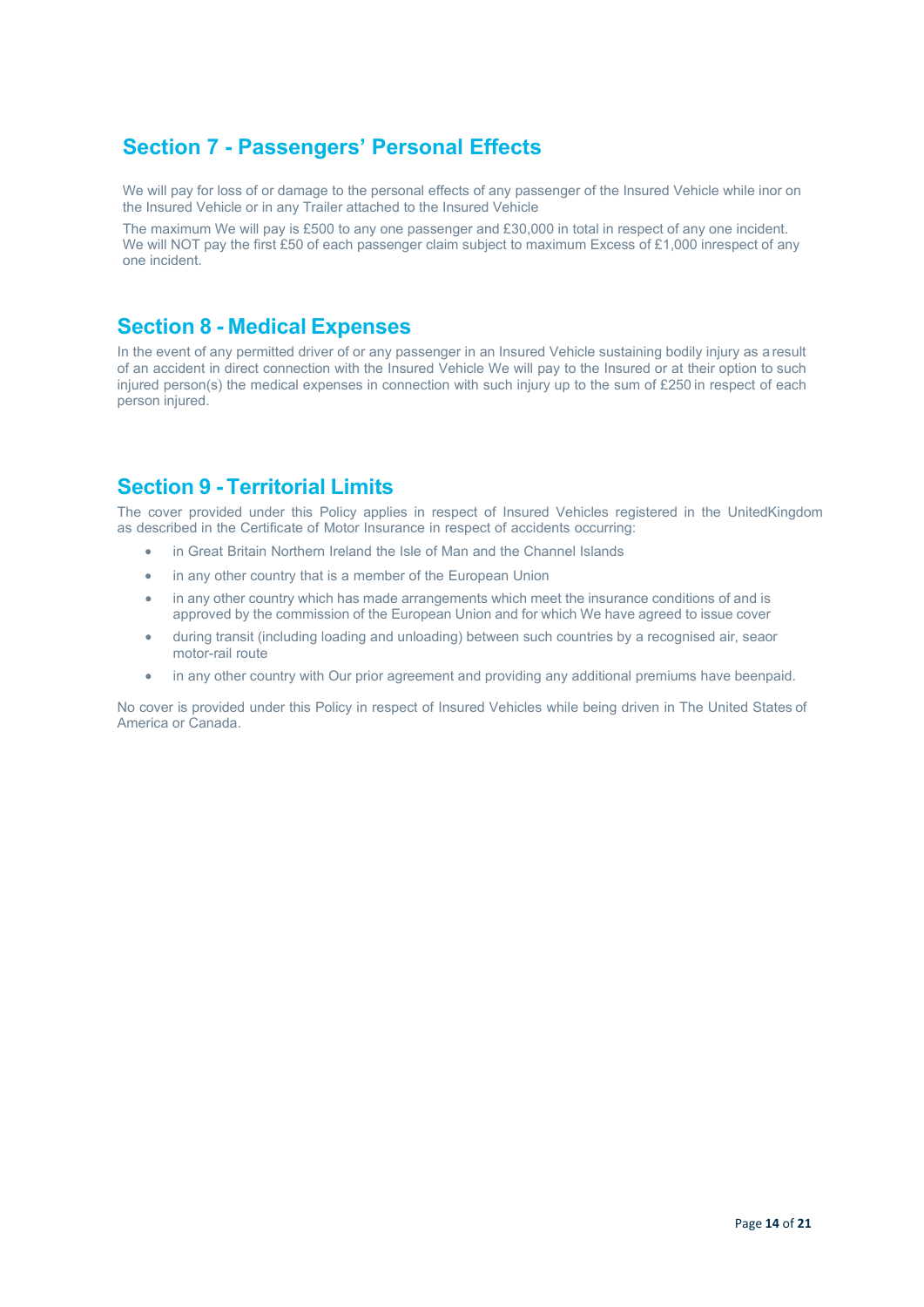# **General Exceptions**

We will **NOT** be liable for:

- 1. any accident injury loss or damage arising out of the Insured Vehicle being:
	- a. Used for any purpose not permitted by the effective Certificate of Motor Insurance or the Schedule except while in the custody or control of a motor trader for servicing or repair
	- b. driven by any person not described in the effective Certificate of Motor Insurance or in the Schedule
	- c. driven by any person unless that person has a valid licence to drive the Insured Vehicle or has held and is not disqualified from holding or obtaining such a licence except where the Insured Vehicle is being driven under circumstances where a licence is not required by law.
- 2. any liability which attaches by virtue of an agreement but which would not have attached in the absence of such an agreement.
- loss of or destruction of or damage to any property whatsoever or any loss or expense whatsoever resulting or arising therefrom or any consequential loss or any legal liability of whatsoever nature directly or indirectly caused by or contributed to or arising from:
	- a. ionising radiation or contamination by radioactivity from any irradiated nuclear fuel or from any nuclear waste from the combustion of nuclear fuel
	- b. the radioactive toxic explosive or other hazardous properties of any explosive nuclear assembly or nuclear component thereof.
- 4. any accident injury loss or damage arising during or in consequence of riot or civil commotion occurring in Northern Ireland or anywhere outside of Great Britain Isle of Man or the Channel Islands.
- 5. any consequence of war invasion act of foreign enemy hostilities (whether war has been declared or not) civil war rebellion revolution insurrection or military or Usurped power or Terrorism.
- 6. any accident, injury, loss, damage or liability arising in connection with any vehicle being Used "Airside". "Airside" shall mean that part of an aerodrome or airport provided for the take off and landing of aircraft and for the movement of aircraft on the surface aircraft parking aprons including the associated service roads and ground equipment areas and/or those parts of passenger terminals which come within the Customs examination area except as is required by any applicable road traffic legislation.
- 7. liability loss or damage arising out of the operation as a tool of trade of the vehicle or any plant forming part of or attached to the Insured Vehicle.
- 8. any accident injury loss or damage arising out of the Insured Vehicle being Used for racing pacemaking reliability trials speed testing or Use in connection with motor rallies competitions or trials.
- 9. any person claiming indemnity if that person is entitled to indemnity under any other insurance.
- 10. any loss of Use of the Insured Vehicle or any resultant consequential loss.
- 11. any loss damage or liability arising from pollution or contamination howsoever caused any loss damage or liability arising out of any misdelivery (meaning the delivery of goods at a time or place or in a manner not meeting contractual requirements) or any spillage leakage or discharge from the Insured Vehicle howsoever caused.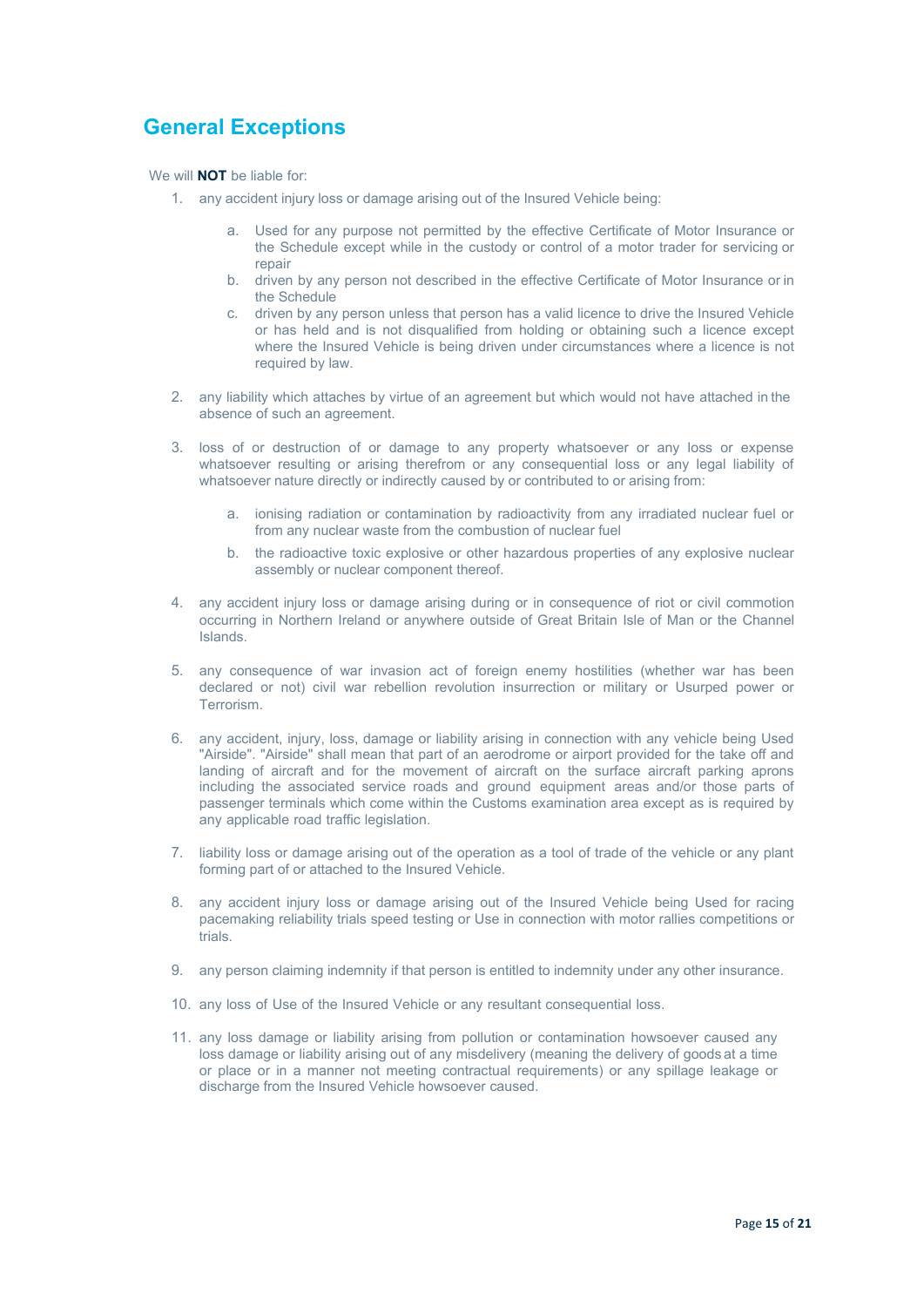- 12. any loss damage or liability whilst the Insured Vehicle is being driven or Used for the carriage of explosives chemicals chemical by-products acids or goods of a generally dangerous or inflammable nature.
- 13. any loss damage or liability whilst the Insured Vehicle is being driven or Used for conveying a load in Excess of that for which it was constructed or in Excess of the maximum carrying capacity of the Insured Vehicle or while any load is being conveyed in an unsafe condition.
- 14. any intentional damage to property or the death of or injury to any person caused by or incurred with the consent or connivance of the Insured
- 15. any loss damage or liability arising out of the deliberate Use of the Insured Vehicle to cause damage to other vehicles or property OR to cause injury to any person or to put anyperson in fear of injury
- 16. any loss damage or liability where the driver is in charge of the Insured Vehicle and as a result is subsequently convicted of a drink or drugs offence. We shall only make payments necessary to satisfy our obligations under the Road Traffic Acts and we reserve the right torecover from you or the driver all sums paid by us (including legal costs) whether in settlement or under a judgement of any claim arising from an accident and any third party claim.
- 17. any fines penalties punitive or exemplary damages
- 18. any claim, loss, expense or liability arising out of or relating to any bacterial, viral, microbial or biological infection causing, anticipated to cause or having been caused by, any mass infection, epidemic or pandemic event(s) or loss(es), including but not limited tothe COVID-19 virus; provided, however, that this exclusion shall not apply to any claim, loss, expense or liability to the extent arising out of a motor vehicle accident.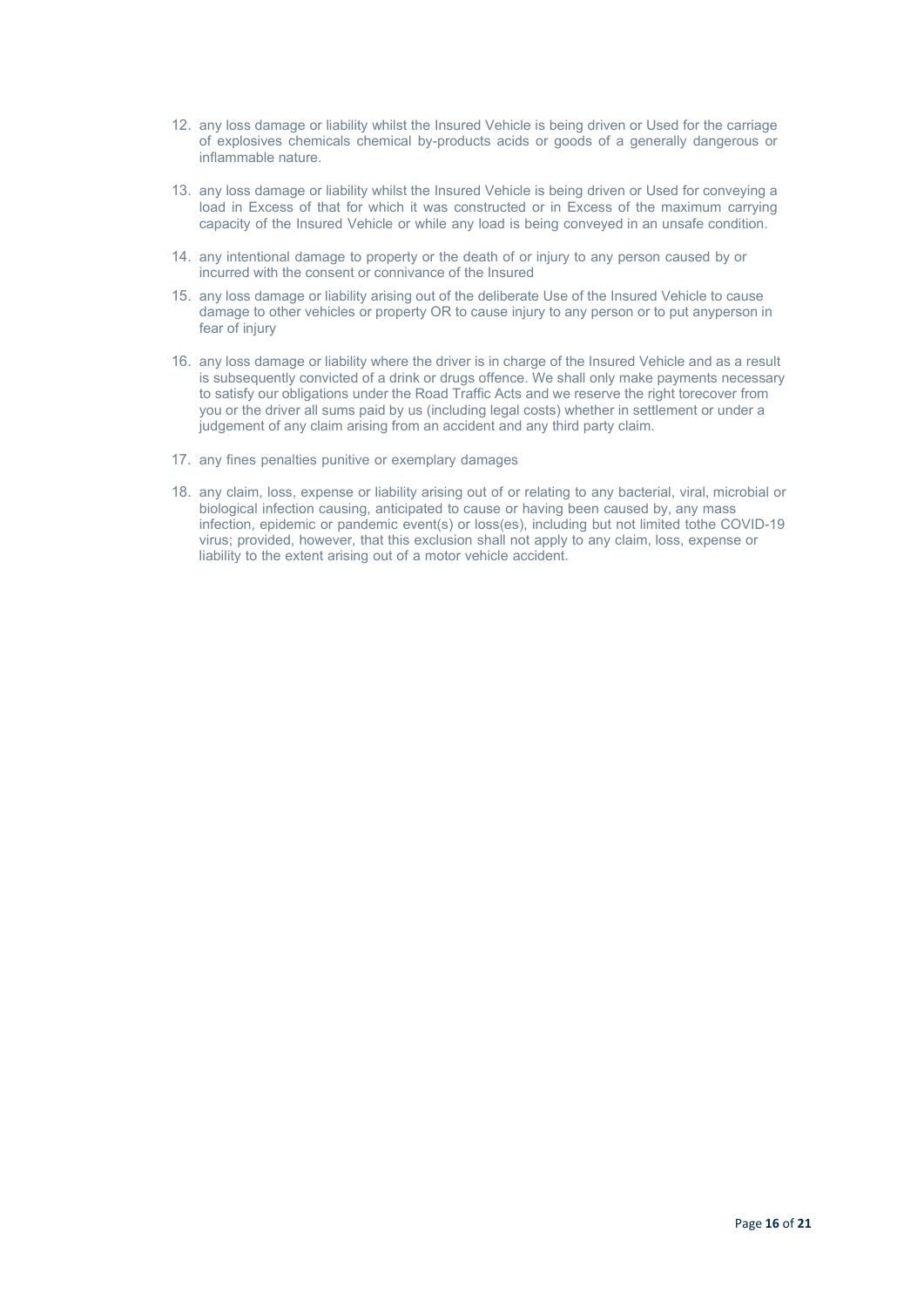# **General Conditions**

1. **Insured's Duty:** We will provide insurance as described in this document provided that You or any person claiming to be covered under this Policy observe the terms and conditions at all times and provided that the information provided by You or by Your insurance adviser is true to the best of Your knowledge and belief. If You or any person claiming to be indemnified under this Policy makes a claim that is false grossly exaggerated or fraudulent in any way or makes a false declaration or statement in support of such claim this Policy shall be void and of no effect and the premium paid shall be forfeited.

2. **Claims Procedure:** You or Your legal representative shall give notice to Our notifiable agent, Gallagher Bassett (GB) as soon as is practicable of any accident loss or damage which may be the subject of indemnityunder this Policy with any particulars thereof. All claims should be notified to GB Using the dedicated claims helpline number 0333 700 8029.

Every claim form, writ, summons, legal process or other communication relating to a claim shall be forwarded to GB immediately upon receipt.

No admission offer compromise promise payment or indemnity shall be given on Our behalf or of any person claiming to be indemnified without Our written consent and We shall be entitled if We so desire to take over and conduct in Your name or of such person the defence of any claim or to prosecute in Your name or of such person the defence or settlement of any claim for indemnity or damages or otherwise and shall have full discretion in the conduct of any proceedings or in the settlement of any claim and You and such person shall give all such information co-operation and assistance as We may require.

3. **False or Fraudulent Statements:** We have the right to refuse to pay any claim or to terminate this insurance immediately and to withhold any premium if

- a. You make any claim or statement which is false fraudulent or wilfully exaggerated
- b. You provide any information which is inaccurate forged or falsified
- c. any material facts have been withheld

### 4. **Cancellation**:

You may cancel this Policy at any time by returning the Certificate of Motor Insurance to Us and provided no claim has arisen in the then current period of insurance You will be entitled to a return of the premium paid less premium at Our short period charges for the time the Policy has been in force calculated from the date on which the Certificate of Motor Insurance is received by Us and as set out in the Important Notice at the beginning of the Policy.

We may cancel this Policy by sending seven (7) days notice by registered post to Your last known address and in the case of Northern Ireland to the Department of the Environment for Northern Ireland and in such event will return to You the premium less the proportionate part thereof for the period the Policy has been in force.

5. **Other Insurance:** Subject to General Exception 9, the We will not be liable in respect of any person claiming indemnity if that person is entitled to indemnity under any other insurance; and if at the time any claim arises under this Policy there is any other existing insurance covering the same loss liability or damage We will not be liable to pay more than their rateable proportion of any loss damage compensation costs orexpense.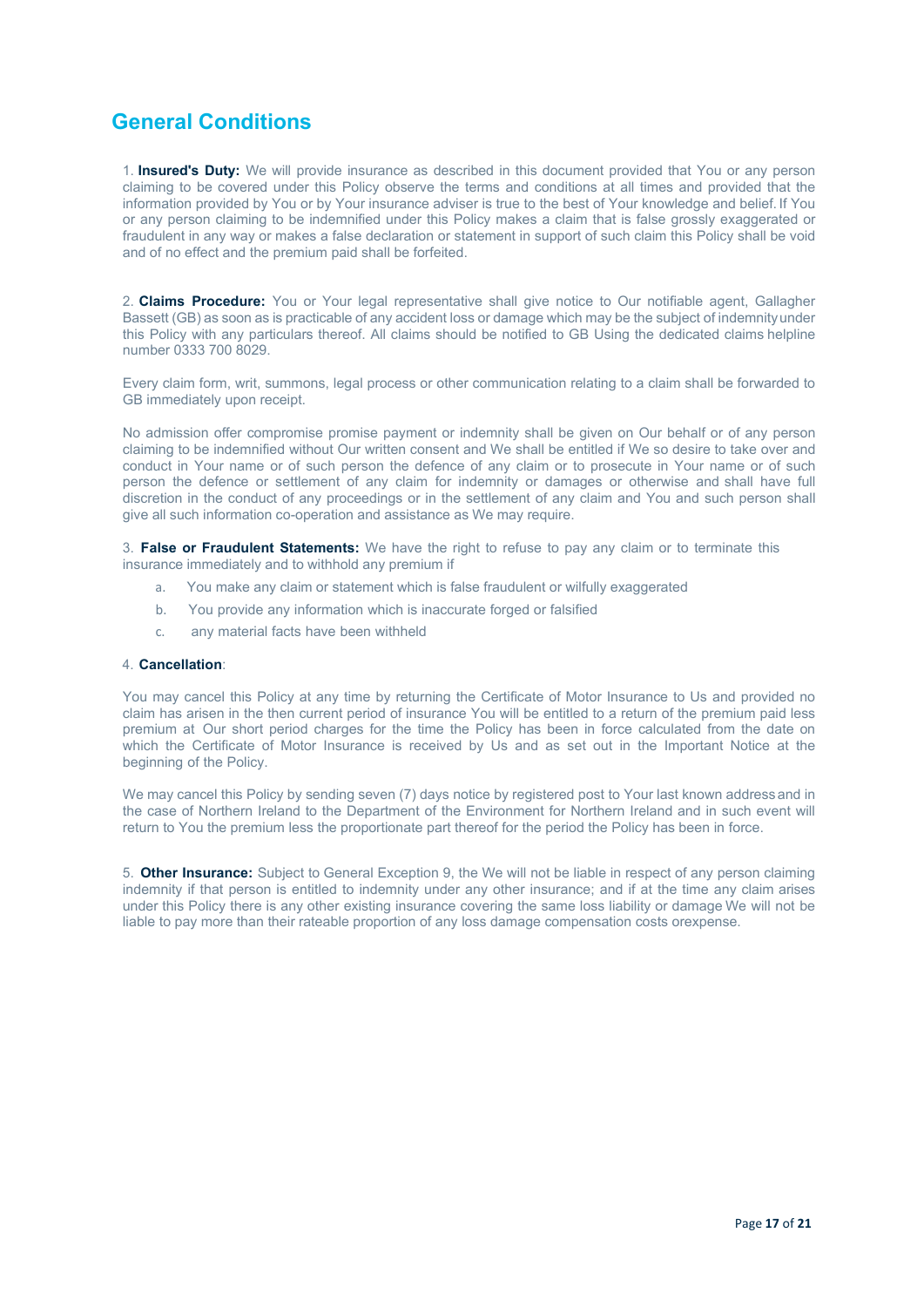6. **Care of the Vehicle:** You must take and cause to be taken all reasonable steps to safeguard from loss or damage the Insured Vehicle and/or any Trailer covered under this Policy and keep it in a roadworthy condition. In particular You must ensure that all equipment provided for the safety of the Insured Vehicle or of passengers travelling therein shall be at all times fully fitted and maintained. The We will have at all times free access to examine the Insured Vehicle or Trailer. The Insured Vehicle must be issued with a valid Ministry of Transport Test Certificate and / or plating certificate where applicable. We may refuse to pay any claim which results in whole or in part from Your failure to comply with this Condition.

7. **Supply of Insured Vehicle Information:** You or Your legal representative must supply such details of any Insured Vehicle to meet the requirements of any legislation applicable in Great Britain and Northern Ireland for entry on the Motor Insurance Database.

8. **Right of Recovery:** We reserve the right to recover from You all sums which We pay because of the requirements of any law if We would not have been liable for those payments according to the terms and conditions of this Policy.

9. **Sanctions:** No (re)insurer shall be deemed to provide cover and no (re)insurer shall be liable to pay any claim or provide any benefit hereunder to the extent that the provision of such cover, payment of such claim or provision of such benefit would expose that (re)insurer to any sanction, prohibition or restriction under United Nations resolutions or the trade or economic sanctions, laws or regulations of the European Union, United Kingdom or United States of America

10. **Law and Jurisdiction:** Unless it has been agreed otherwise between both parties, the language of the Policy and all communications relating to it will be in English and this contract of insurance will be governedby the law of England and Wales and any disputes arising in connection with this insurance will be submitted to the exclusive jurisdiction of the English courts.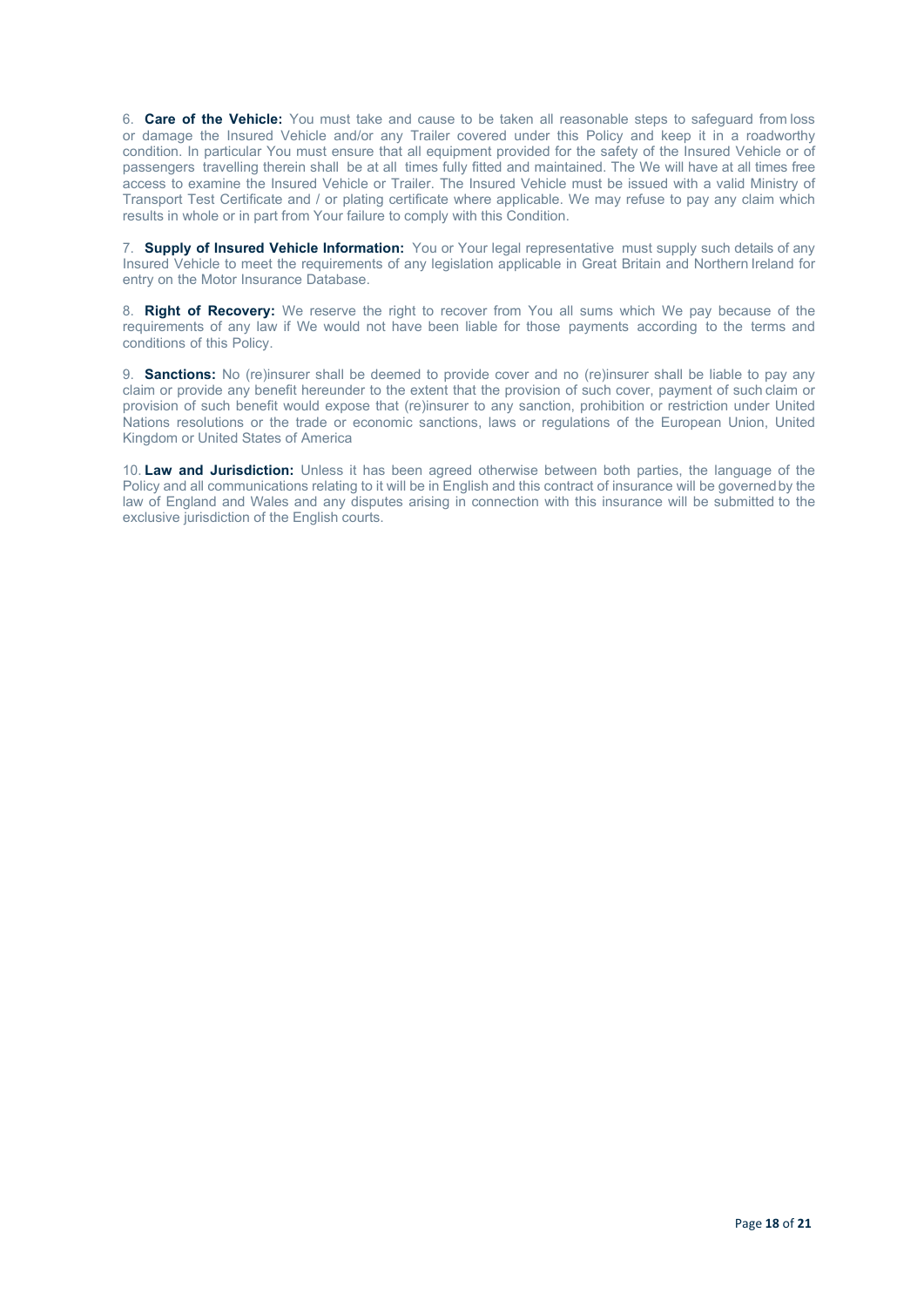### **Endorsements**

The Endorsements shown below apply only if the Endorsement number is specified in Your current schedule and are subject to the terms, conditions and limitations of this Policy.

Where an Endorsement number is followed by:-

- (a) the registration number of a vehicle and/or the name of any person then the Endorsement shall only apply to either the vehicle or person
- (b) additional wording, then such wording shall be read in context with the full Endorsement wording.

### UU001 **BASIC POLICY EXCESS**

You will be liable to pay the first amount specified in the Schedule of each claim arisingunder Section 2.

This Excess is in addition to any other Excess that may apply.

### UU002 **WINDSCREEN LIMIT AND EXCESS**

The maximum We will pay for each claim arising under Section 3 is specified in the Schedule.

You will be liable to pay the first amount specified in the Schedule of each claim arisingunder Section 3.

This Excess is in addition to any other Excess that may apply.UU003

### **YOUNG AND/OR INEXPERIENCED DRIVERS EXCESS**

You will be liable to pay the amount specified in the schedule against this endorsement number in respect of each claim arising under Section 2 if any loss or damage occurs to the Insured Vehicle whilst being driven by or in the care custody or control of any person of less than 21 years of age or with less than 12 months continuous driving experience under a full licence applicable to the Insured Vehicle being driven or who holds a provisional licence.

This Excess is in addition to any other Excess that may apply.

#### UU004 **NAMED DRIVERS DAMAGE EXCESS**

Whilst the Insured Vehicle is being driven by or for the purpose of being driven is in charge of the person(s) specified in the Schedule You will be liable to pay for the first amount specified in the Schedule of each claim arising under Section 2, other than by fire, theft or attempted theft.

This Excess is in addition to any other Excess that may apply.

### UU005 **NAMED DRIVERS DAMAGE FIRE & THEFT EXCESS**

Whilst the Insured Vehicle is being driven by or for the purpose of being driven is in the charge of the person(s) as specified in the Schedule You will be liable to pay the first amountas specified in the Schedule of each claim arising under Section 2.

This Excess is in addition to any other Excess that may apply.

### UU006 **ADDITIONAL POLICY EXCESS**

You will be liable to pay the additional amount specified in the Schedule of each claim arising under Section 2.

This Excess is in addition to any other Excess that may apply.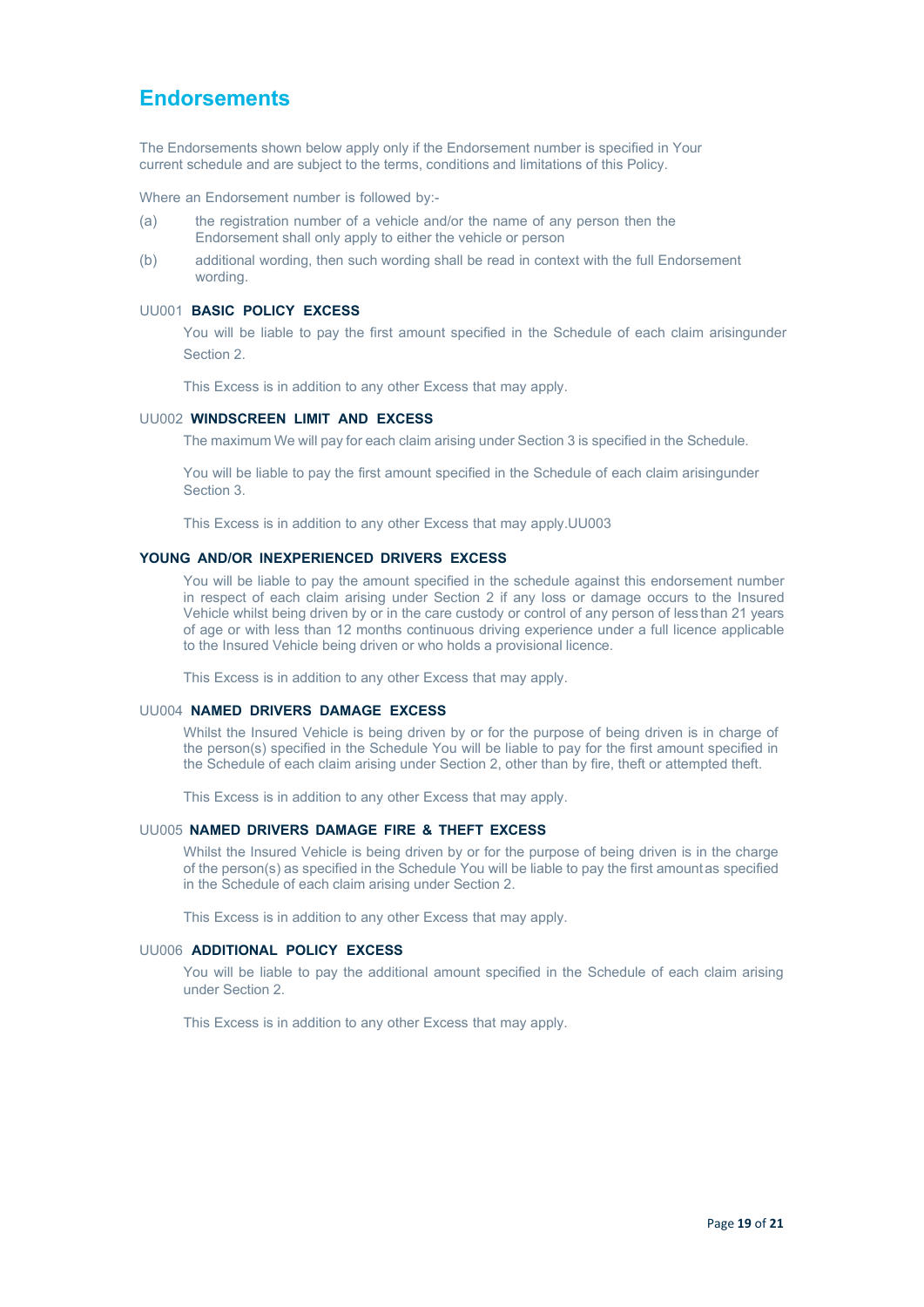### UU007 **SUSPENDED DRIVER(S) EXCESS**

For a period of 5 (five) years after their licence is reinstated You will be liable to pay the first £500 of each claim arising under Section 2 other than by fire, theft or attempted theft whilst the Insured Vehicle is being driven by or for the purpose of being driven by any person who has had their license suspended.

This Excess is in addition to any other Excess that may apply.

### UU08 **ALL SECTIONS EXCESS**

You will be liable to pay the first amount specified in the Schedule of each claim arising underthis insurance.

This Excess is in addition to any other Excess that may apply.

#### UU09 **EXCLUDED DRIVERS (BY AGE)**

We will not be liable in respect of accident, injury, loss or damage arising whilst the Insured Vehicle is being driven by or in the care custody or control of any person lessthan the age specified in the Schedule

### UU010 **EXCLUDED DRIVERS (BY EXPERIENCE)**

We will not be liable in respect of accident, injury, loss or damage arising whilst the Insured Vehicle is being driven by or in the care custody or control of any person who has continuous driving experience under a full licence applicable to the Insured Vehicle of less than the period specified in the Schedule.

### UU011 **SPECIFIED NAMED DRIVERS**

The Endorsement(s) applicable under this insurance relating to excluded driver(s) shall notapply in respect of the person(s) as specified in the Schedule.

#### UU012 **SPECIFIED NAMED DRIVER(S) WITH TERMS**

The Driver(s) named in the Schedule are deemed to be included subject to the additionalterms and conditions as specified.

#### UU013 **NAMED DRIVER(S)**

This insurance does not operate if the Insured Vehicle(s) is/are being driven by or for the purpose

of being driven is in the charge of any person other than the person(s) as specifiedin the Certificate and/or Schedule.

### UU014 **QUARTERLY PREMIUM ADJUSTMENT CLAUSE**

To ensure that the cover provided under the policy is fully operative and in line with the requirements of the 4th EU Directive on Motor Insurance and the RTA regulations You are required to immediately provide details (including individual registration numbers) of all vehicles for which cover is required for entry onto the UK Motor Insurance Database. The information supplied by You will be relayed to Your broker (or chosen intermediary) and used to calculate any premium adjustment on a pro-rata basis

However there will be no return of premium in respect of any vehicle which has been the subject of a claim during the Period of Insurance and in no event will the total return exceed 25% of the inception premium for this Policy.